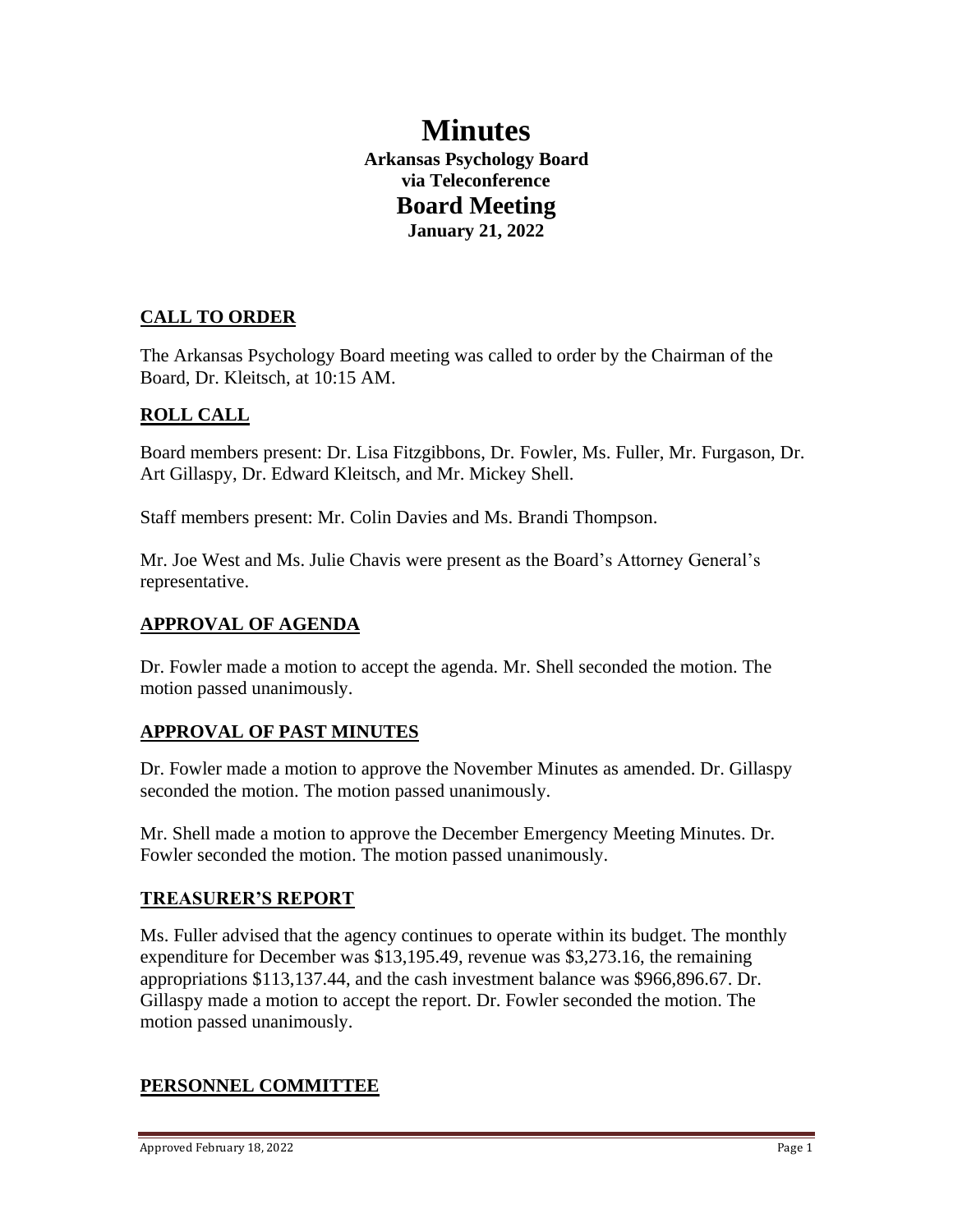Dr. Fowler advised of no report.

# **REPORT FROM THE COMPLAINT COMMITTEE**

The Complaint Committee made a recommendation to provide a Letter of Caution in C#21-05 to be signed, placed in the practitioner's file and close the case. Mr. Furgason made a motion to accept the recommendation to dismiss. Dr. Fowler seconded the motion. The motion passed unanimously. Mr. Davies and Mr. West recused themselves.

The Complaint Committee made a recommendation to close the complaint file in C#21- 15, with no formal findings, but to include cautionary language in the closure letter to present documents to clients in a timely manner, per the APA Code of Ethics. Dr. Gillaspy made a motion to request the respondent to submit a more detailed and complete response to the complaint. Dr. Fitzgibbons seconded the motion. The motion passed unanimously.

# **DIRECTOR'S REPORT**

Mr. Davies advised the Board of the following:

- A reminder to complete the Financial Interest Statement by January 31, 2022,
- He will attend a meeting with the Occupational Licensing Committee on January 27, 2022,
- The ASPPB meeting will be held in New Orleans April 21-24, 2022 and if any members would like to attend, the request must be approved by the Arkansas Department of Health in advance, and
- The APB Rules are now in the Public Comment phase and all comments will be addressed at the February 18, 2022 meeting.
- Mr. Davies also advised the Board of a Hearing for complaint C#21-12 in March.
- The revised Quarterly Report form will be reviewed at the February 18, 2022 Board meeting to be implemented July 1, 2022.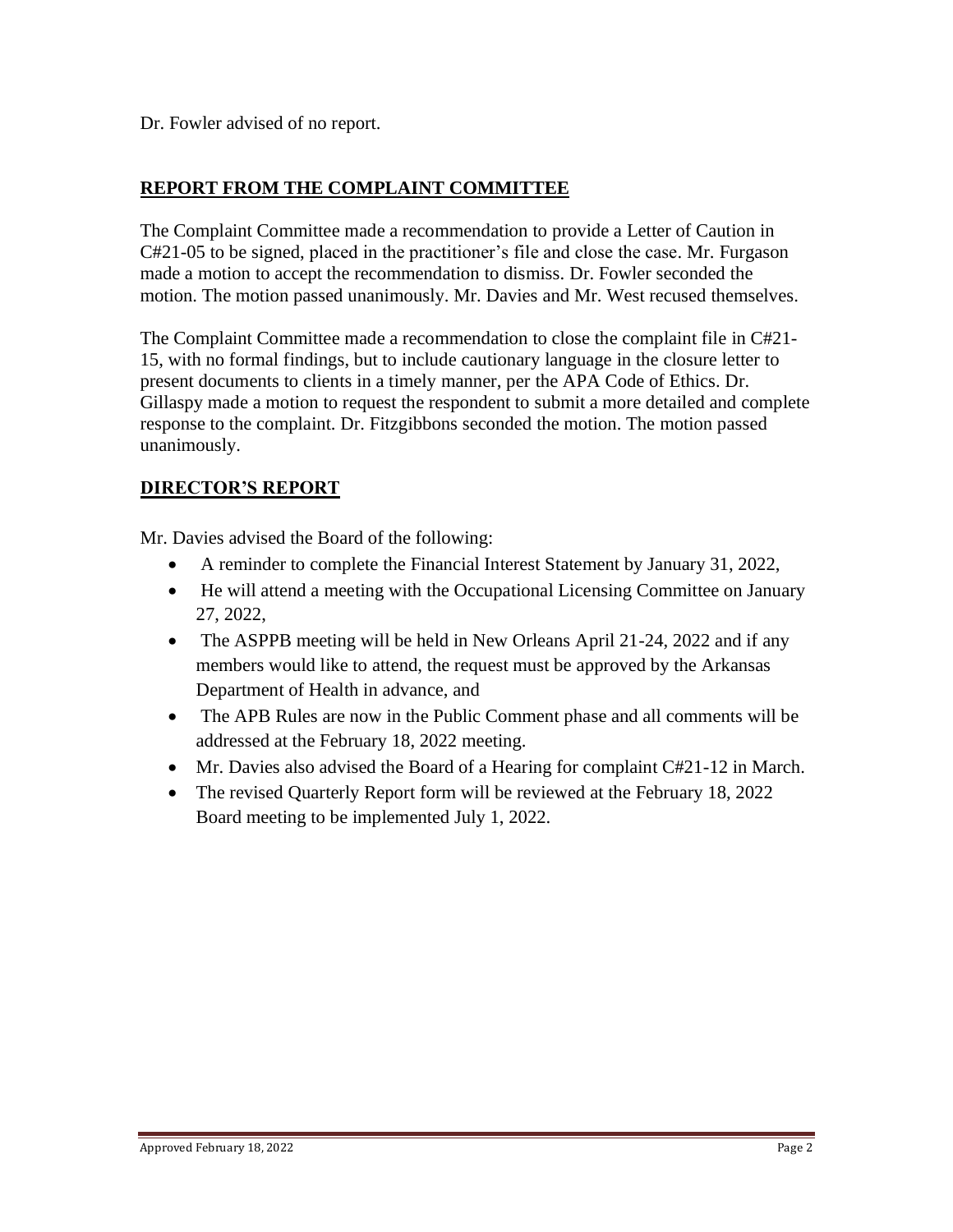### **CHAIRMAN'S REPORT**

Dr. Kleitsch reported to the Board of ASPPB's newsletter advising a likely scam regarding the Minnesota Board office.

He also advised of his experience regarding the renewal process using the Thentia database. Dr. Fowler made a motion to invite the presenters back to address any additional inquires in March. Mr. Shell seconded the motion. The motion passed unanimously.

Dr. Gillaspy advised the Board of his resignation after this meeting.

The appointment of 2022 Board officers is as follows:

Dr. Ed Kleitsch will remain the Chair, Dr. Lisa Fitzgibbons will sit as the Secretary, the PsyPact Representative and on the Personnel Committee with Dr. Joyce Fowler, and Ms. Fuller will remain the Treasurer. Dr. Kleitsch made a motion to approve. Ms. Fuller seconded the motion. The motion passed unanimously.

The current Board member positions to fill are an Academic Psychologist, a Doctorate level Psychologist and a Consumer Representative.

#### **NEW BUSINESS**

#### **One-Case Consultation**

Dr. Natalie Novick Brown submitted a request for a One-Case consultation in Arkansas in 2022 with a date unknown at this time. The Board acknowledges the notice.

#### **Statement of Intent-Telepsychology**

Dr. Christina Adams submitted an appended Statement of Intent to add telepsychology.

Dr. Rebecca Storment submitted an appended Statement of Intent to add telepsychology.

Mr. Shell made a motion to approve all requests. Ms. Fuller seconded the motion. The motion passed unanimously.

#### **Supervisor Status**

Dr. Rebecca Gray submitted an application for Supervisor Status.

Dr. Brooke Yancey-Ward submitted an application for Supervisor Status.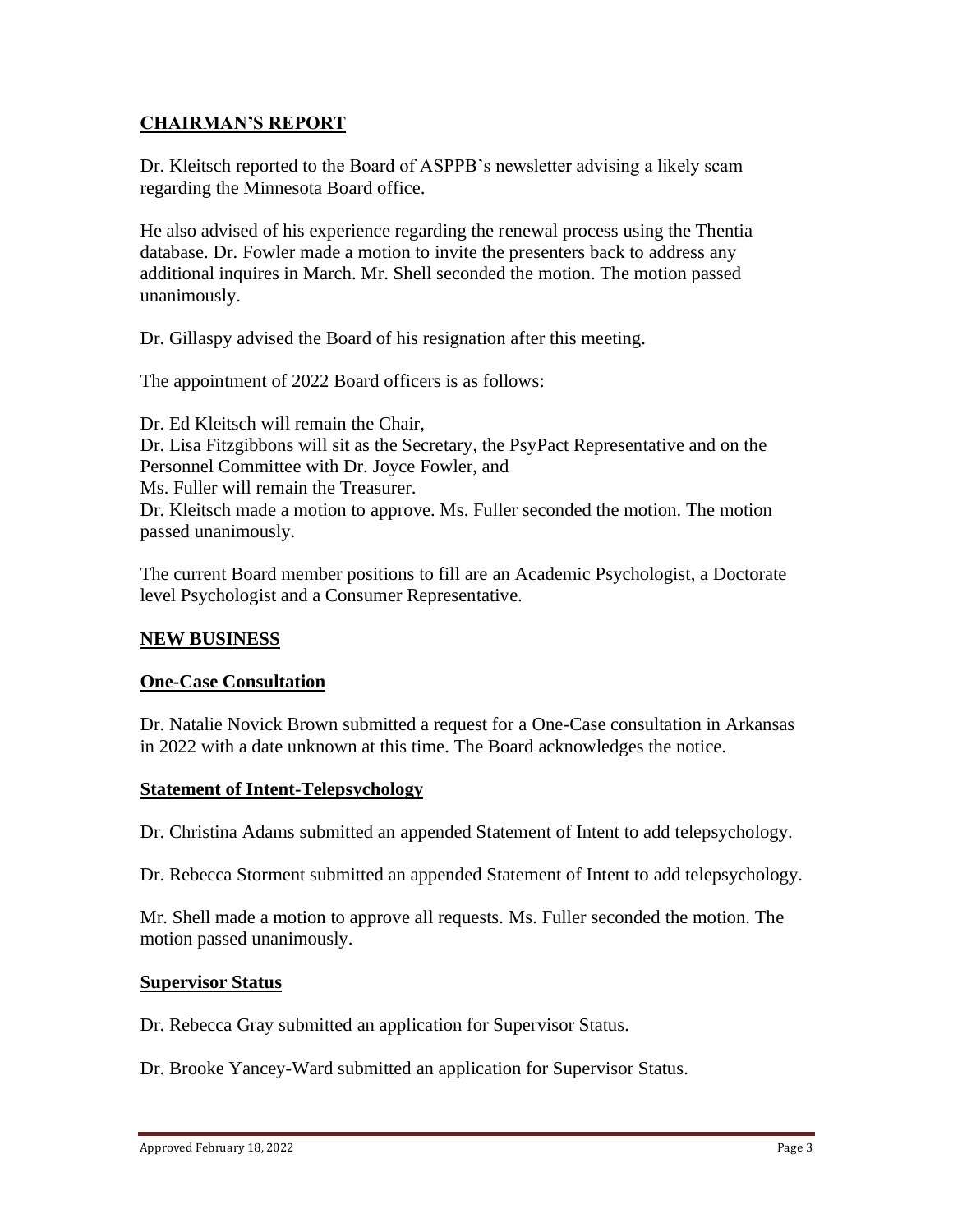Ms. Fuller made a motion to approve. Mr. Shell seconded the motion. The motion passed unanimously.

# **QUARTERLY REPORTS**

# **The Credential Review Committee made a fully seconded motion to approve the following Quarterly Report forms:**

Dr. Taylor Black's Quarterly Report for the period of September 20, 2021 – December 20, 2021. Dr. Fowler made a motion to accept. Ms. Fuller seconded the motion.

Dr. Chelsey Bull's Quarterly Reports for the period of October 1, 2021-December 31, 2021. Dr. Gillaspy recused himself. Dr. Fowler made a motion to accept pending submission of a report reflecting the **total** amount of hours for the previous weeks (number two on the report). Ms. Fuller seconded the motion.

Dr. Hilary Clark's Quarterly Reports for the period of July 1, 2021- September 30, 2021. Dr. Fowler made a motion to accept pending submission of a report from Dr. Gess reflecting the **total** amount of hours for the previous weeks (number two on the report). Ms. Fuller seconded the motion.

Dr. Daryl Cooley's Quarterly Reports for the periods of September 24, 2021 – December 1, 2021 and October 1, 2021-December 31, 2021. Dr. Fowler made a motion to accept pending submission of a report from Dr. Pemberton and Dr. Roberts reflecting the **total** amount of hours for the previous weeks (number two on the report).

Dr. Eileen Croes-Orf's Quarterly Report for the period of August 30, 2021 – November 19, 2021. Dr. Fowler made a motion to accept the report pending submission of a revised Supervision Agreement and Plan with Dr. Amanda McCorkindale reflecting 1-hour of face-to-face, individual weekly supervision. Ms. Fuller seconded the motion.

Dr. Penny Dedmon's Quarterly Report for the period of September 17, 2021- December 17, 2021. Dr. Fowler made a motion to accept pending clarification no patients were seen during vacation and submission of a report from Dr. Reddig reflecting the **total** amount of hours for the previous weeks (number two on the report). Ms. Fuller seconded the motion.

Dr. Sherese Hicks' Quarterly Report for the period of September 2021- November 2021. Dr. Gillaspy made a motion to accept the report. Ms. Fuller seconded the motion.

Dr. Christina Jeffrey's Quarterly Report for the period of August 7, 2021- November 7, 2021. Dr. Gillaspy recused himself. Dr. Fowler made a motion to accept the report. Ms. Fuller seconded the motion.

Dr. Meagan Miller's Quarterly Reports for the period of September 1, 2021- November 24, 2021. Dr. Fowler made a motion to accept pending submission of a report from Dr.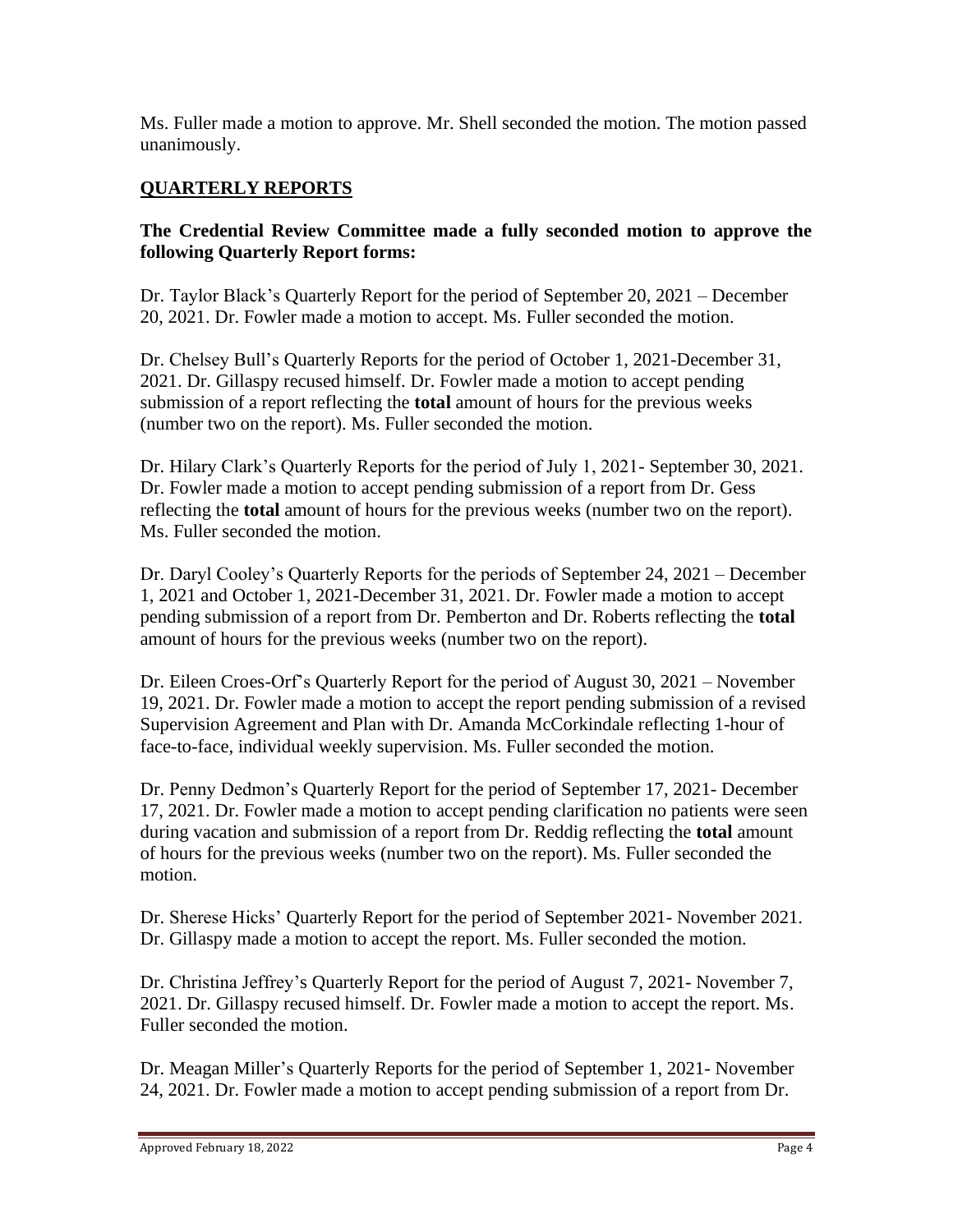Hunt reflecting the **total** amount of hours for the previous weeks (number two on the report). Ms. Fuller seconded the motion.

Dr. Chayla Slaton's Quarterly Report for the period of September 1, 2021- November 30, 2021. Dr. Gillaspy made a motion to accept pending clarification of primary and secondary and if another supervisor has submitted a Supervision Agreement and Plan. Ms. Fuller seconded the motion.

(Dr. Slaton's initial file reflects a Multi-Supervision Agreement and Plan.)

Dr. Allison Smith's Quarterly Report for the period of September 1, 2021- November 24, 2021. Dr. Fowler made a motion to accept pending submission of a report from Dr. Pemberton reflecting the **total** amount of hours for the previous weeks (number two on the report). Ms. Fuller seconded the motion.

Dr. Kathy White's Quarterly Report for the period of July 5, 2021- October 5, 2021. Dr. Gillaspy made a motion to accept the report pending receipt of the current report due and to advise to submit reports in a timely manner. Ms. Fuller seconded the motion.

Dr. Rachel Wingfield's Quarterly Report for the period of September 1, 2021- November 30, 2021. Dr. Gillaspy made a motion to accept pending clarification of primary and secondary and if another supervisor has submitted a Supervision Agreement and Plan. Ms. Fuller seconded the motion.

(Dr. Wingfield's initial file reflects a Multi-Supervision Agreement and Plan.)

The motions passed unanimously.

#### **The Board recessed at 12:38pm. The Board reconvened at 1:20pm.**

Mr. Furgason did not return after recess.

#### **CREDENTIAL REVIEWS**

#### **The Credential Review Committee made a fully seconded motion to approve the following credential(s):**

1. Dr. Haley Aaron submitted an application to be considered as an Applicant Psychologist-Provisional Licensee. Dr. Gillaspy made a motion to approve credentials and advises if other areas are practice should be on the Statement of Intent, to submit a revised form. Dr. Gillaspy seconded the motion.

2. Dr. George Ellis submitted an application to be considered as a fully Licensed Psychologist. Dr. Gillaspy made a motion to table credentials until an official verification from the current licensing Board of 20 years. Dr. Fitzgibbons seconded the motion.